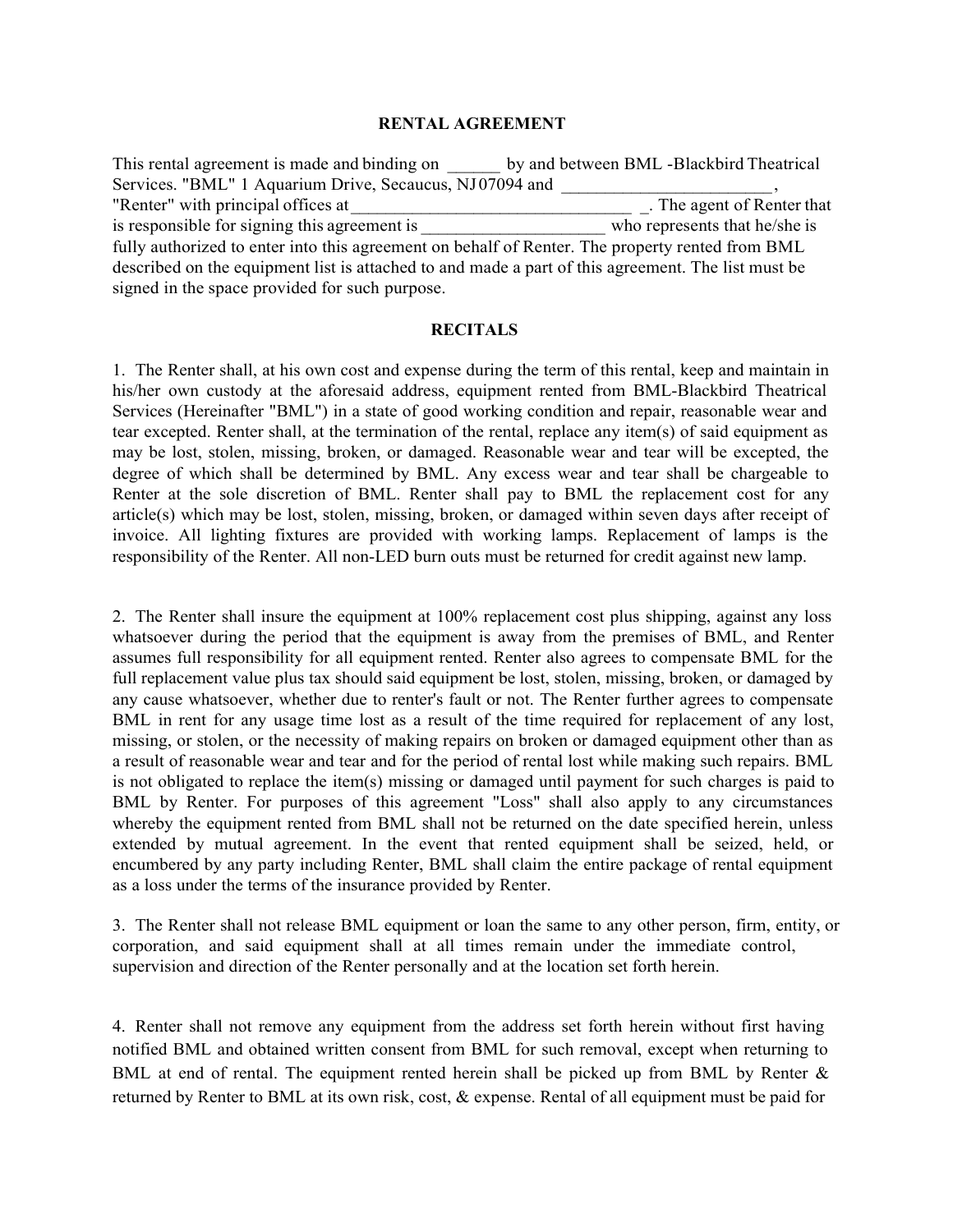during the period of time from when it leaves BML until it is returned to BML. No allowance will be made for the reason that any part of it was not used, nor for any after the fact claim of non-working equipment. Similarly, no claim of equipment damage not made upon receipt of the equipment shall be allowed. Renter must report any damage immediately upon its discovery. Rental charges for all equipment must be paid for the entire period of time that the equipment is not in the possession of BML. No allowance will be considered or made for any claim that equipment did not work unless such claim is made in writing within 48 hours of receipt of such equipment. Maximum credit allowable for any item claimed and proven not working in accordance to manufacturer guidelines, shall be the amount charged for that item. In the event of any claim by Renter of non-working equipment, BML will replace any item returned prepaid immediately to BML by Renter. No claim will be allowed for equipment not returned promptly. In the event that equipment returned due to claimed defect is deemed by BML to be due to "operator error" or other similar factor(s), Renter shall b shall be responsible for the payment of all reasonable costs associated therewith.

5. Renter assumes all risks in the use of handling and operation of the rented equipment and shall be responsible for providing proper safety devices and equipment to safeguard users or operators of the equipment herein rented for installation of the equipment in safe and adequate facilities, and shall comply with all Federal, State, and Local laws, regulations, and ordinances as well as all applicable industry standards.

6. It shall be lawful for BML or its agents, at all reasonable times, to enter the premises where the equipment is kept for the purpose of viewing the condition of said equipment.

7. Renter shall not remove or cover the tag or nameplate on the equipment showing ownership by BML.

8. In the event of any default or breach of this agreement, the Renter hereby grants to BML the right to terminate this agreement on 24 hours written notice by registered mail, fax, or personal service. Upon receipt of such notice, the Renter shall immediately return the equipment to BML at the Renter's sole risk and expense, and in the same condition as when first rented, and BML shall, upon receipt, refund only the unexpired portion of the rental (if any), less any applicable deductions for missing or damaged items. Any payment for rental charges which shall remain unpaid seven days after its due date may cause this agreement to be terminated.

9. The Renter agrees to pay all reasonable attorney's fees and costs, including all reasonable administrative and related staff costs incurred by BML in protecting its rights and/or property under this agreement, or in any action or proceeding against the Renter for a breach of this agreement. Interest shall accrue at the rate of 1.5%/month on all unpaid balances including rental fees, damage to equipment, replacement, repair or other reasonable and customary charges which may be assessed upon Renter by BML. In the event that a collection agency is used by BML to collect sums due and owing from Renter, Renter understands and agrees that all such costs (typically an additional 35% of the total amount due) shall be due and payable to BML as costs of collection.

10. The acceptance of returned rental equipment by BML is not a waiver by BML of any claims that it may have against the Renter, nor a waiver of claims for latent or patent damages to the equipment.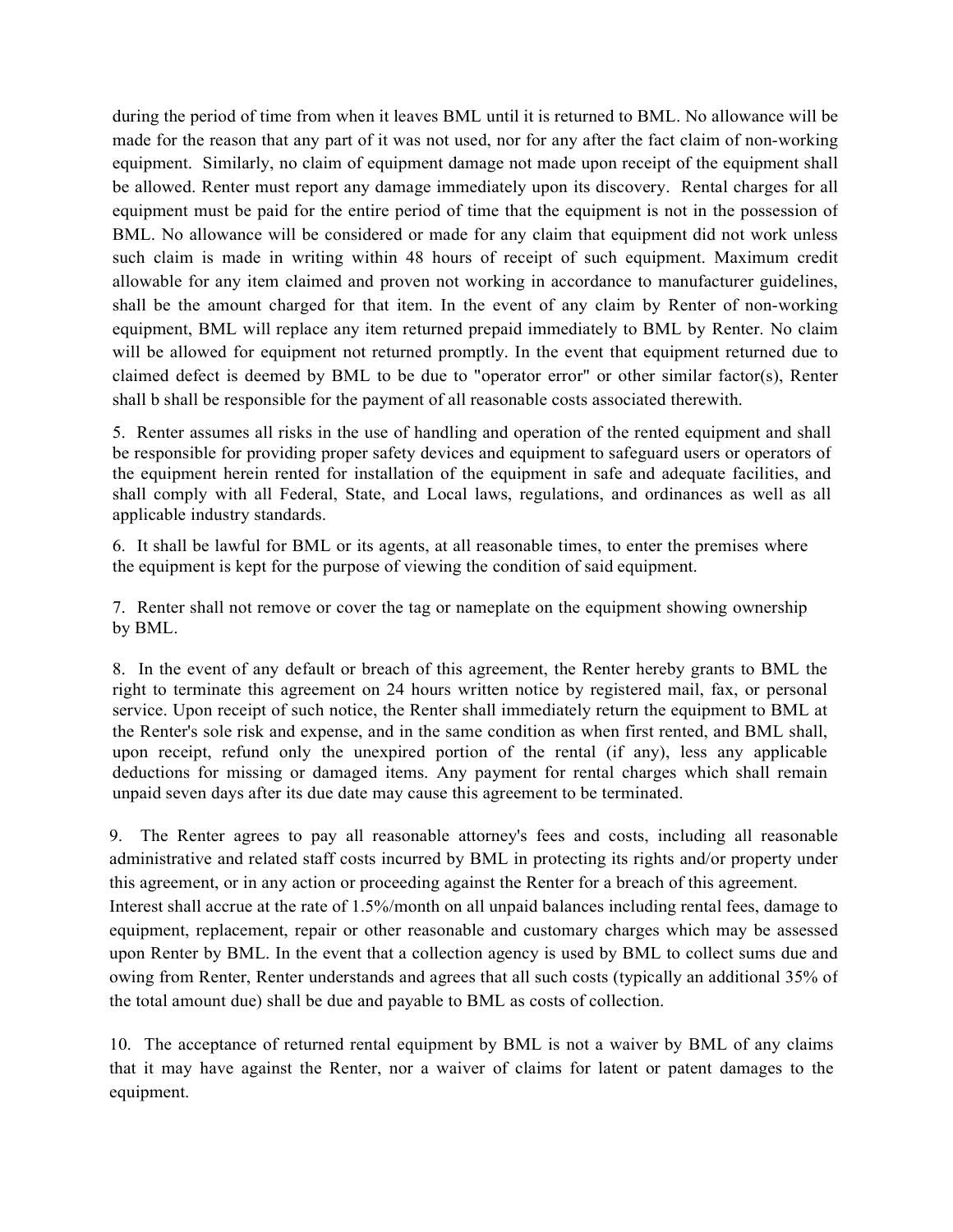of the Renter to "count in" each item as it is returned and to obtain a receipt for same, and similarly for Renter to "count out" equipment as it is received and to inspect all items for damage. No claims shall be honored for visible external damage to any item(s) or packaging of any items once signed out by Renter. Upon receipt of notice from BML that damaged has occurred, Renter may return such item(s) to BML or provide photographs of any damage and BML shall inspect such damage or photographs within two working days of receipt of such notice. After such time inspection by Renter is deemed to be waived.

11. The acceptance of any rental payment or other payment, or any portion thereof after a default by the Renter shall not be deemed as a waiver of BML's right to enforce its right to collect the payment of rent remaining due and owing to BML, or other charges due to BML, or, to terminate this agreement and recover possession of its equipment. Failure to insist upon strict compliance with the terms and conditions of this agreement, even after a breach of any provision of this agreement or any default by Renter shall not be construed as a waiver of other rights of BML under this agreement. In the event that any portion of this agreement shall be deemed to be unenforceable by a court of competent jurisdiction, all remaining provisions shall survive.

12. No terms, representations, or warranties, express or implied, not set forth herein shall bind BML.

13. The Renter agrees to not pledge, mortgage or in any way encumber the property rented herein. Renter understands and acknowledges that all property and equipment rented from BML is, and shall remain, the property of BML. Buyer/leasee acknowledges and agrees that seller/leasee may file the applicable Uniform Commercial Code forms in the applicable jurisdictions to evidence seller/leasor's interest in the equipment transferred pursuant to this agreement.

14. Purchaser accepts goods and/or services from BML with the express understanding that in the event of non-payment, any and all costs of collection including reasonable attorneys fees, interest, expenses reasonably incurred, and costs of suit are the responsibility of Purchaser. Interest is charged at 1.5% per month on all past due amounts.

15. The rental price does not include New Jersey or other applicable State sales tax which is to be added to invoices as they become due unless Renter shall provide a resale certificate evidencing its tax exempt status.

16. No payment of rent is applicable toward the purchase price of any item. No accrual of rent, regardless of the amount accrued, will be applied to the purchase of any equipment.

17. The rental price for the equipment has been separately stated to the Renter, and BML shall render periodic statements to the Renter setting forth the rental price. In the event that additional equipment is rented to the Renter or some equipment is returned to BML by Renter, the periodic statements from BML setting forth the rental price will be adjusted accordingly

18. If the rental terms are set forth on the reverse side hereof, the Renter may extend the terms only with the written consent of BML. The rental price during any extended term shall be as is set forth on periodic rental statements from BML.

19. Renter expressly agrees to indemnify, defend, and hold BML harmless from any and all claims arising out of any violation of any law, rule, regulation or order, and from any and all claims or liabilities for loss, for both monetary and physical damage, or injury to persons or